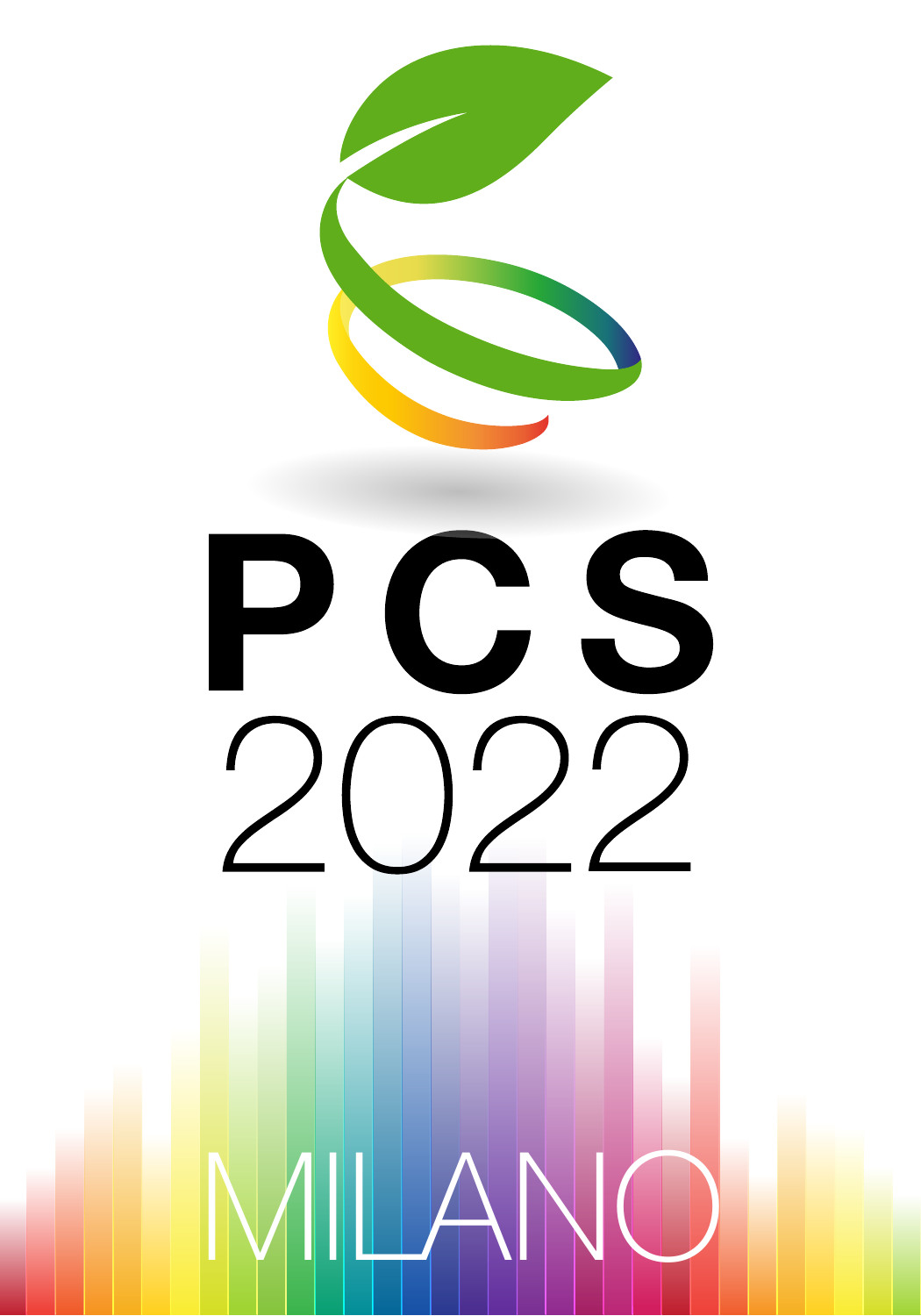# Monday, July 11<sup>th</sup>

| 10.00-12.30       |                                                                                                                                                                                                                              |
|-------------------|------------------------------------------------------------------------------------------------------------------------------------------------------------------------------------------------------------------------------|
| 10.00-11.15       | <b>Registration and Poster set up</b>                                                                                                                                                                                        |
|                   |                                                                                                                                                                                                                              |
| 11.15-11.30       | Welcome: Alex Costa and Maria Cristina Bonza (University of Milan, Italy)                                                                                                                                                    |
| 11.30-12.30       | Keynote Lecture: Tullio Pozzan (Univerisity of Padova, Italy)<br>Temporal and spatial heterogeneity of second messenger levels                                                                                               |
| 12.30-14.30       | <b>Lunch and Poster viewing</b>                                                                                                                                                                                              |
| 14.30-19.00       |                                                                                                                                                                                                                              |
| <b>SESSION 1:</b> | <b>Channels, Transporters and Regulators of Calcium Movement Across Membranes</b><br>Chair: Maria Cristina Bonza (University of Milan, Italy)                                                                                |
| 14.30-15.00       | Invited speaker: Zhenming Pei (Duke University, Durham, USA)<br>$Ca2+$ genetics: identification of $Ca2+$ -mediated stress sensing components                                                                                |
| 15.00-15.30       | Invited speaker: Rainer Hedrich (University Würzburg, Germany)<br>A unique inventory of ion transporters poises the Venus flytrap to touch- and glutamate-<br>provoked, fast-propagating action potentials and calcium waves |
| 15.30-15.50       | Matteo Grenzi (University of Milan, Italy)<br>The ligand binding domain of GLR3.3 is required for both local and systemic cytosolic $Ca^{2+}$<br>increase                                                                    |
| 15.50-16.10       | Réjane Carron (Max Planck Institute for Plant Breeding, Germany)<br>A novel family of environmental sensor channels in Arabidopsis thaliana                                                                                  |
| 16.10-16.30       | Karthik Ramanadane (University of Zurich, Switzerland)<br>Structural and functional basis for high affinity calcium transport by a plant NRAMP-related<br>aluminum transporter                                               |
| 16.30-16.50       | <b>Coffee Break and Poster viewing</b>                                                                                                                                                                                       |

### **SESSION 2: Calcium in Organelles**

**Chair:** Lorella Navazio *(University of Padova, Italy)*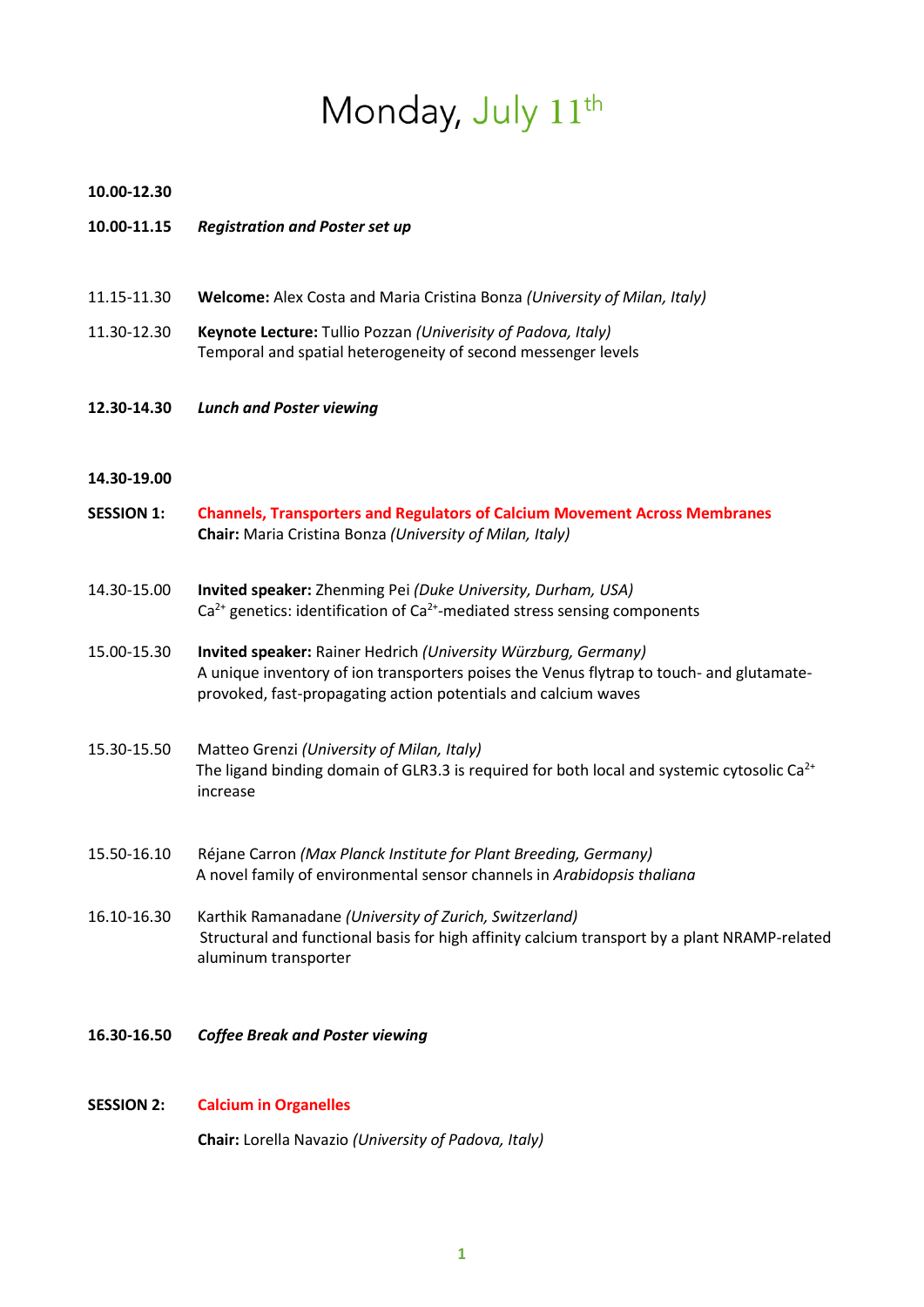| 16.50-17.20 | Invited speaker: Ildiko Szabò (University of Padova, Italy)<br>The relevance of chloroplast calcium dynamics for plant response to stress                  |
|-------------|------------------------------------------------------------------------------------------------------------------------------------------------------------|
| 17.20-17.50 | Myriam Charpentier (John Innes Centre, Norwich, United Kingdom)<br>Modulator of nuclear calcium signaling in root legume symbioses                         |
| 17.50-18.10 | Markus Schwarzländer (University of Münster, Germany)<br>MCU proteins dominate plant mitochondrial Ca <sup>2+</sup> uptake in vivo                         |
| 18.10-18.30 | Barkha Ravi (University of Delhi, India)<br>A calcium signalling kinase, CIPK9 targets and regulates VDAC3 in oxidative stress responses<br>in Arabidopsis |
| 18.30-18.50 | Rob Roelfsema (University of Würzburg, Germany)<br>A Ca <sup>2+</sup> -homeostat operates in the vacuolar membrane of root hair cells                      |

**19.00-20.30** *Welcome party*

# Tuesday, July 12th

### **09.00-12.30**

| <b>SESSION 3:</b> | <b>Decoding Calcium Signals: Sensors and Effectors</b>                                                                                                                       |
|-------------------|------------------------------------------------------------------------------------------------------------------------------------------------------------------------------|
|                   | <b>Chair:</b> Alessandra Astegno (University of Verona, Italy)                                                                                                               |
| 09.00-09.30       | <b>Invited speaker:</b> Colin Brownlee (University of Southampton, United Kingdom)<br>Generation and interpretation of calcium signals in unicellular algae                  |
| 09.30-10.00       | Wayne Snedden (Queen's University, Canada)<br>Identification and characterization of Arabidopsis CML targets                                                                 |
| 10.00-10.20       | Katharina Bürstenbinder (Leibniz Institute of Plant Biochemistry, Germany)<br>Orchestration of calcium signaling at the microtubule-membrane nexus                           |
| 10.20-10.40       | Anja Liese (Leibniz Institute of Plant Biochemistry, Germany)<br>Imaging of Arabidopsis calcium-sensor kinase conformation monitors real time activation<br>dynamics in vivo |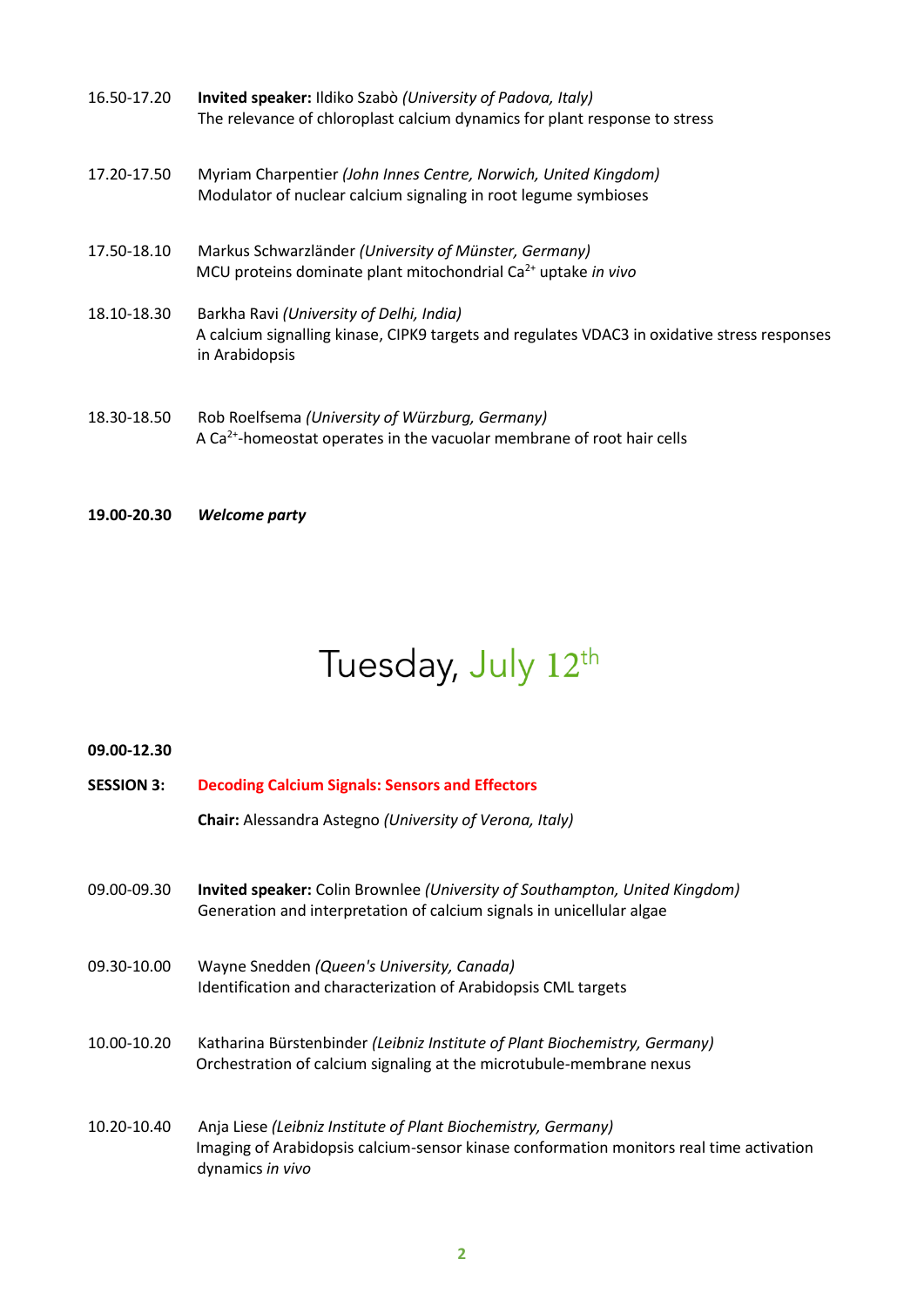- 10.40-11.00 Marie Boudsocq *(University Paris-Saclay, France) In vivo* identification of putative CPK5 substrates in *Arabidopsis thaliana*
- **11.00-11.30** *Coffee Break and Poster viewing*
- **SESSION 4: Calcium in Abiotic and Biotic Responses Chair:** Dale Sanders *(John Innes Centre, Norwich, United Kingdom)*
- 11.30--12.00 **Invited speaker:** Guo Yan *(China Agricultural University, Beijing, China)* Regulation of plant salt response by calcium signal
- 12.00-12.30 Joerg Kudla *(University of Muenster, Germany)* Formation and function of oligo-cellular  $Ca<sup>2+</sup>$  signaling centers as emerging concept in iondriven organ-scale  $Ca<sup>2+</sup>$  signaling
- **12.30-14.20** *Lunch and Poster viewing*

### **14.20-19.00**

- 14.20-14.40 Marc Knight *(Durham University, United Kingdom)* Stress induced calcium signatures are modified by the clock and environment
- 14.40-15.00 Simon Stael *(VIB-UGent, Belgium)* Damage-activated proteolysis, signaling peptides, and calcium signaling in the plant wound response
- 15.00-15.20 Connor Tansley *(University of East Anglia, United Kingdom)* Salt sensitive: conservation of ancient functions in *Marchantia polymorpha*
- 15.20-15.40 Shruti Mishra *(Jawaharlal Nehru University, India)* Identification of novel gene(s) involved in calcium mediated jasmonate perception using forward genetic screen in Arabidopsis
- 15.40-16.00 *Leonie Steinhorst (University of Muenster, Germany)* A  $Ca<sup>2+</sup>$  sensor switch for tolerance to elevated salt stress in Arabidopsis
- **16.00-16.30** *Coffee Break and Poster viewing*

### **SESSION 5: Systemic Calcium Signals**

**Chair:** Alex Costa *(University of Milano, Italy)*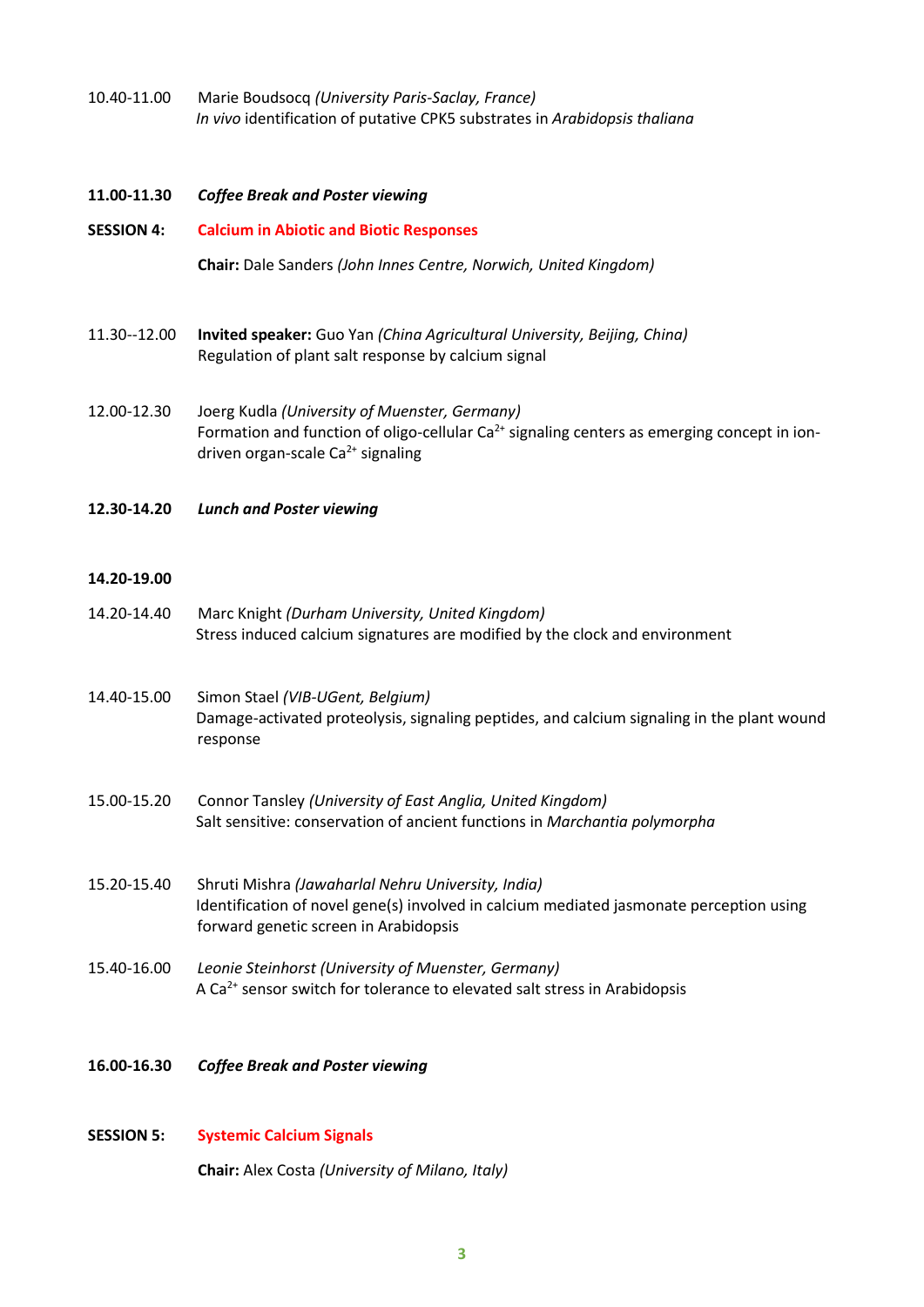| 16.30-17.00 | Invited speaker: Mitsuyasu Hasebe (National Institute for Basic Biology, Okazaki, Japan)<br>Cytosolic calcium ion dynamics in the sensitive plant, the Venus flytrap, and the sundew by<br>mechanical stimuli |
|-------------|---------------------------------------------------------------------------------------------------------------------------------------------------------------------------------------------------------------|
| 17.00-17.30 | <b>Invited speaker:</b> Edward Farmer (University Lausanne, Switzerland)<br>ACA pumps maintain leaf excitability during herbivory                                                                             |
| 17.30-17.50 | Deirdre McLachlan (University of Bristol, United Kingdom)<br>Calcium channels specifically mediating long distance signalling across the leaf lamina are<br>shared between biotic and abiotic stresses        |
| 17.50-18.10 | Michael M. Wudick (Heinrich-Heine-University, Düsseldorf, Germany)<br>The mechanosensitive ion channel msl10 functions in systemic wound signaling in plants                                                  |
| 18.10-18.30 | Eleni Stavrinidou (Linköping University, Sweeden)<br>Organic bioelectronics for high resolution plant electrophysiology                                                                                       |
| 18.30-18.50 | Annalisa Bellandi (John Innes Centre, Norwich, United Kingdom)<br>Apoplastic diffusion and bulk flow of amino acids mediate calcium waves transmission                                                        |

**19.10** *Free Dinner*

# Wednesday, July 13th

| 9.00-12.30        |                                                                                                                                                                                                                      |
|-------------------|----------------------------------------------------------------------------------------------------------------------------------------------------------------------------------------------------------------------|
| <b>SESSION 6:</b> | <b>Calcium Signaling in Single Cell Systems</b>                                                                                                                                                                      |
|                   | <b>Chair:</b> Michela Zottini (University of Padova, Italy)                                                                                                                                                          |
| 09.00-09.30       | Josè Feijo (University of Maryland, USA)<br>Molecular mechanims of regulation and ion selectivity of Plant Glutamate-receptors                                                                                       |
| 09.30-09.50       | Matteo Pivato (University of Verona, Italy)<br>Compartment-specific Ca <sup>2+</sup> imaging in the green alga <i>Chlamydomonas reinhardtii</i> reveals<br>high light-induced plastidial Ca <sup>2+</sup> signatures |
| 09.50-10.10       | Shouguang Huang (University of Würzburg, Germany)<br>Remote control of the watergate with $Ca2+$ signals                                                                                                             |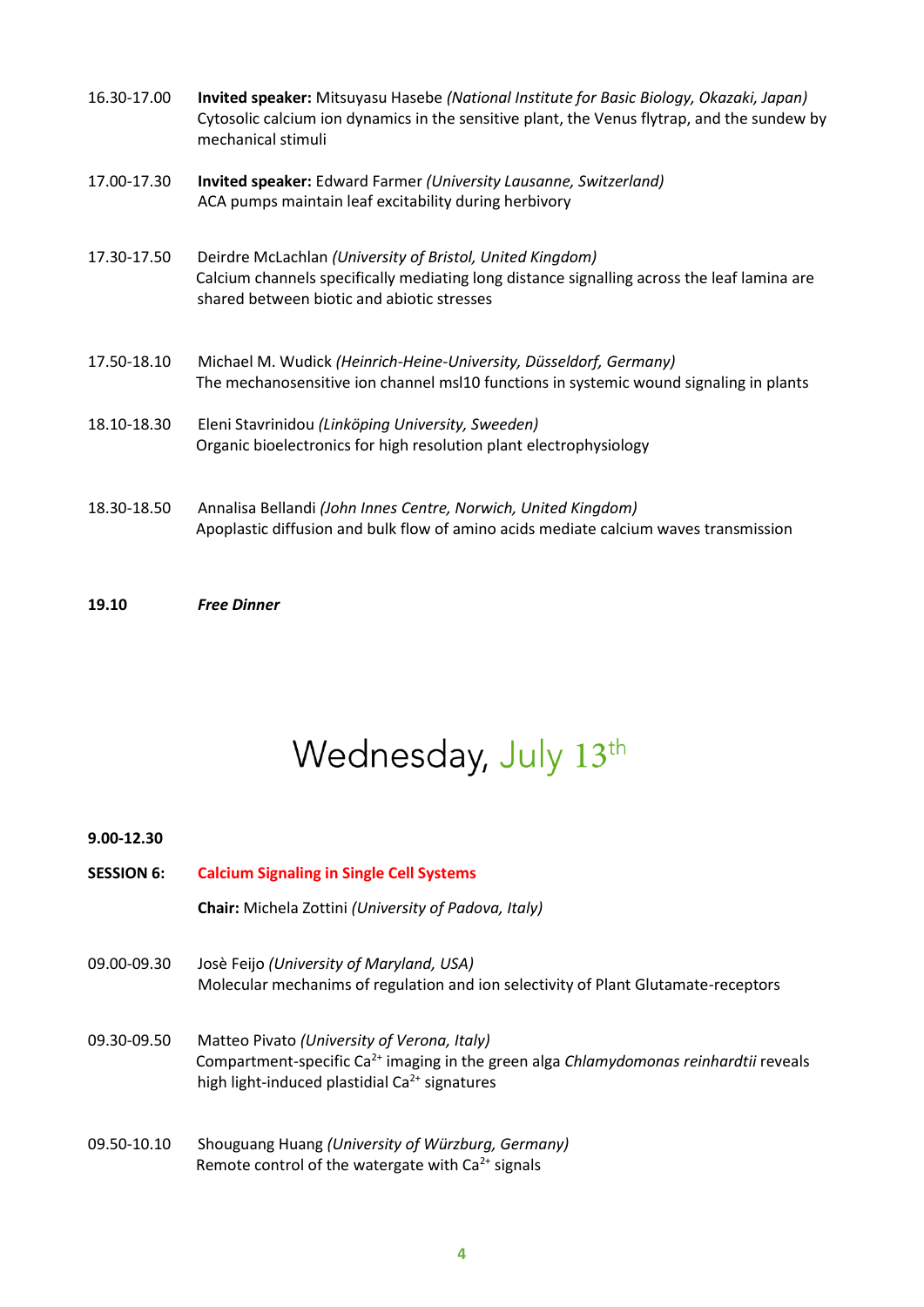- 10.10-10.30 Galina Shevchenko *(Institute of Botany, NAS, Ukraine)* Calcium gradient of beta root hairs is changed during clinorotation
- 10.30-10.50 Eleanor A. Murphy *(University of Bristol, United Kingdom)* Cellular stress signalling in marine diatoms

**10.50-11.30** *Coffee Break and Poster viewing*

### **SESSION 7: Calcium Cross-talk with Other Second Messengers**

**Chair:** Elodie Vandelle *(University of Verona, Italy)*

- 11.30--12.00 **Invited speaker:** Cyril Zipfel *(University of Zurich, Switzerland)* Chasing calcium-permeable channels involved in plant cell-surface immunity
- 12.00-12.30 Tina Romeis *(Leibniz-Institut für Pflanzenbiochemie, Germany)* Regulation and function of calcium-dependent protein kinases as decoders of calcium changes during stress signalling in plants
- **12.30-14.30** *Lunch and Poster viewing*

### **14.30-15.30**

- 14.30-14.50 Elisa Dell'Aglio *(University of Grenoble, CNRS, CEA; INRAE, France)* Arabidopsis NAD kinase c (NADKc) represents a missing link between Ca<sup>2+</sup> signaling, metabolism, and plant stress response
- 14.50-15.10 Ute C. Vothknecht *(IZMB, University of Bonn, Bonn, Germany)* Calcium signalling in stress responses of barley
- 15.10-15.30 *Elide Formentin (University of Padova, Italy)* ROS and  $Ca^{2+}$  interplay in inducing salt tolerance in rice

### **15.30-18.20**

### **SESSION 8: Calcium Signaling in Plant Metabolism & Nutrition**

**Chairs:** Doron Shkolnik *(The Hebrew University of Jerusalem, Israel)* and Andrea Genre *(University of Torino, Italy)*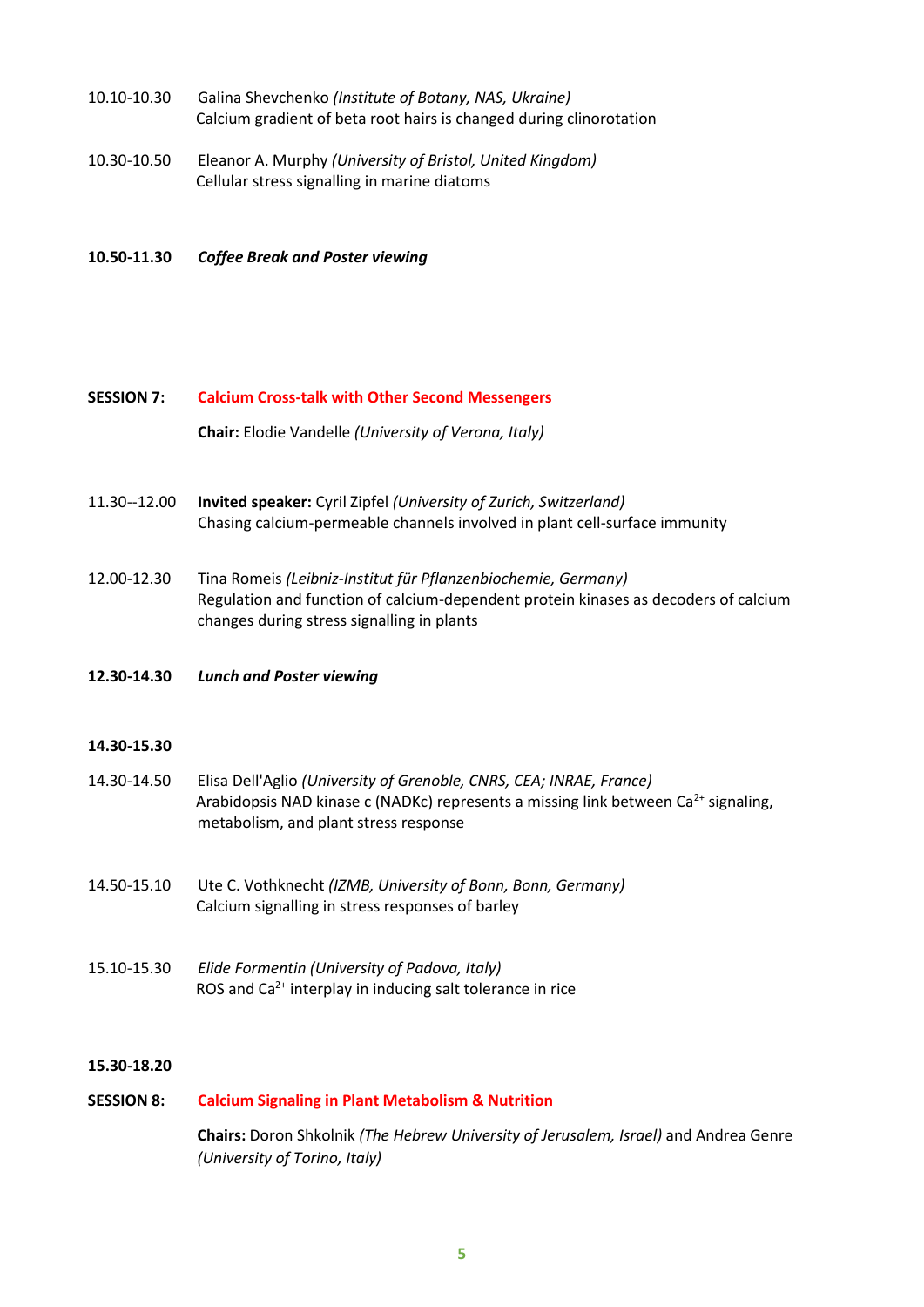- 15.30-16.00 **Invited speaker:** Petra Bauer *(University Düsseldorf, Germany)* Calcium signaling links Fe deficiency response regulation events with the bHLH transcription factor cascade and control of the Fe acquisition machinery in the root plasma membrane
- 16.00-16.20 Chrysoula K. Pantazopoulou *(Utrecht University, The Netherlands)* Mechanodetection of neighbor plants elicits adaptive leaf movements through calcium dynamics

### **16.20-17.00** *Coffee Break and Poster viewing*

- 17.00-17.20 Filippo Binci *(University of Padova, Italy)* Quantitative analyses of intracellular calcium signatures in Lotus japonicus disentangle the early discrimination of fungal signals
- 17.20-17.40 Lukas Wallrad *(University of Münster, Germany)* Oligo-cellular long-lasting calcium oscillations govern adaptation to manganese deficiency
- 17.40-18.00 Manuel Nieves-Cordones *(CSIC, CEBAS, Spain)* CIPK23 targets different transport mechanisms in tomato and Arabidopsis
- 18.00-18.20 Stefano Buratti *(University of Milan, Italy)* A simple methodology to study the effects of plant nutrient homeostasis on  $Ca<sup>2+</sup>$  signaling
- **18.20-18.45** *Poster/Talk Prize and concluding remarks*
- **19.30-23.00** *Conference Dinner @ Orto Botanico Brera*